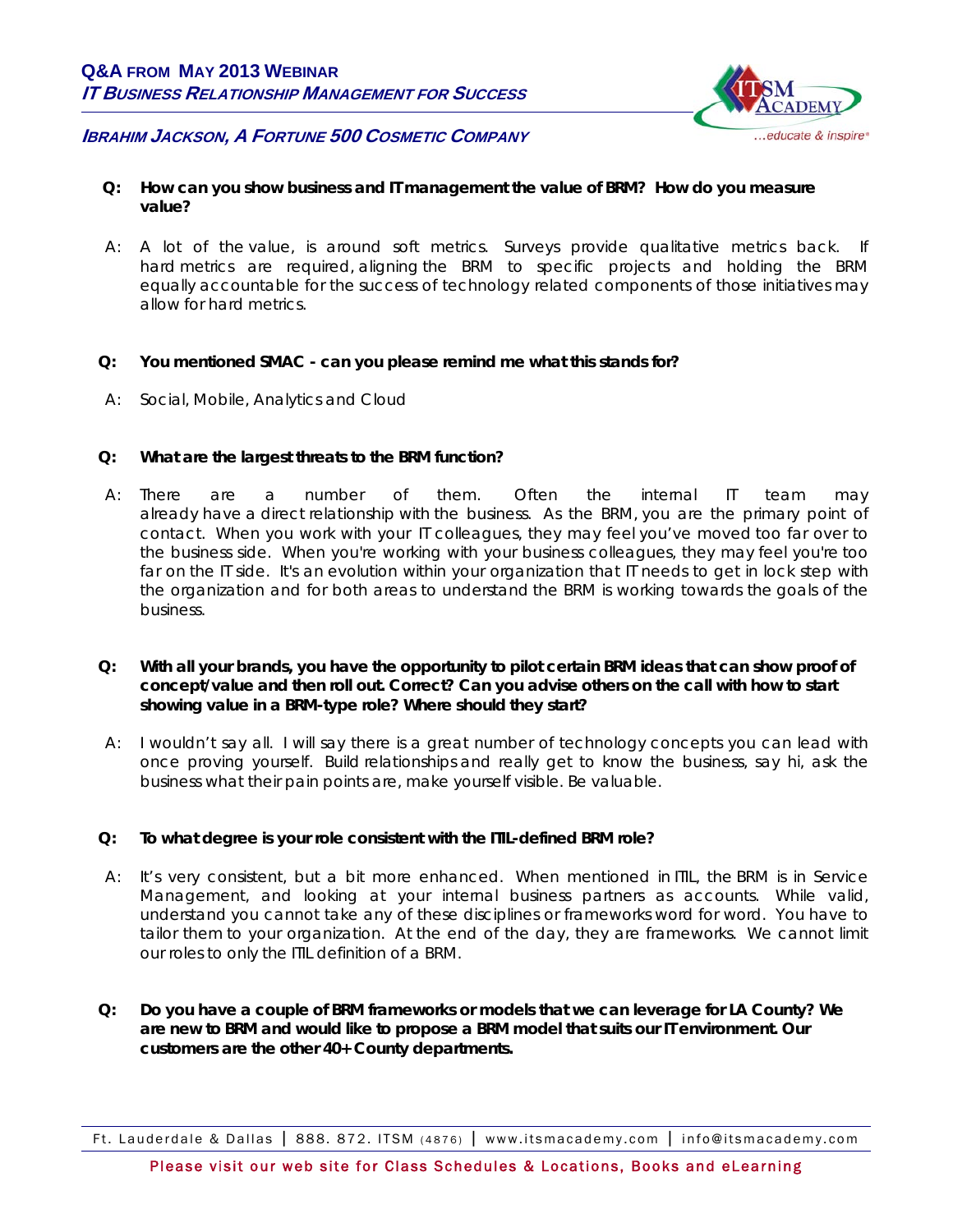

A:You've got to take stock of your organization, because it's not a one size fits all. It's up to you to align. Do you want functional BRMs that all report to specific agencies or another design? You will need to tailor it to your specific organization.

## **Q: What qualifies the ROLE of BRM? How it differs from Service delivery Manager**

A: It's about being personable. I would rather have someone who has very strong soft skills over high quality tech skills. Someone who can interact with the account and business, someone who can be a social butterfly. Your Service delivery manager, lives with your infrastructure teams, and this isn't universal across all organizations, but this is the general design. SDM is focused on delivering core metrics (SLAs etc). You as the BRM act as a mini-CIO or a member of the Office of CIOs. This implies that all technology including shadow IT organizations are your accountability and on your watch.

## **Q: I am new in BRM, and it is a new role in the organization I work. How best can I make myself/role visible?**

A: You've got to look at you the BRM as your own brand. Market your brand. Traditionally, technology departments have sat at the back of the house. One of the things that the BRM role brings to the table is self-promotion or promotion of your area. As you start to gain wins in your portfolio, share that! Share your successes, and the question of "what can you do for me?" is already answered. Some evolution has to happen with your relationships and getting strategically aligned with the business is important. Once this happens, you can build yourself up around your portfolio of wins.

## **Q: Are there BRM software tools you can recommend? Also, what's the difference between CRM and BRM? Thanks, Eileen. LA County.**

A:No. (pause for laughter) – Tools can help enable. Digital work spaces etc can aid, but I will not endorse any specific products. It comes down to how you track information and manage your supply and demand then how you push and pull technology to lead the business. You don't want to keep introducing tools and software if they aren't needed.

 The difference between a BRM and CRM? I would need clarity on your acronym CRM (pitfall topic). Is the C for Client or Customer or Consumer Relationship Management. Client is often a person receiving services generally in professional services like financial institution. Customers can be business to business types of relationships. Consumers are typically are individuals consuming products from retailers.

# **Q: How often should BRMs be surveying its business customers? (Is monthly too often / or is quarterly better received?) Thank you for the great presentation!**

A:Get a pulse for your organization, semi-annual is great, quarterly is best for new/start-up organizations, I would not do it too frequently, or go crazy with it. Make sure you target your message to the business unit(s) you're working with.

Ft. Lauderdale & Dallas | 888. 872. ITSM (4876) | www.itsmacademy.com | info@itsmacademy.com